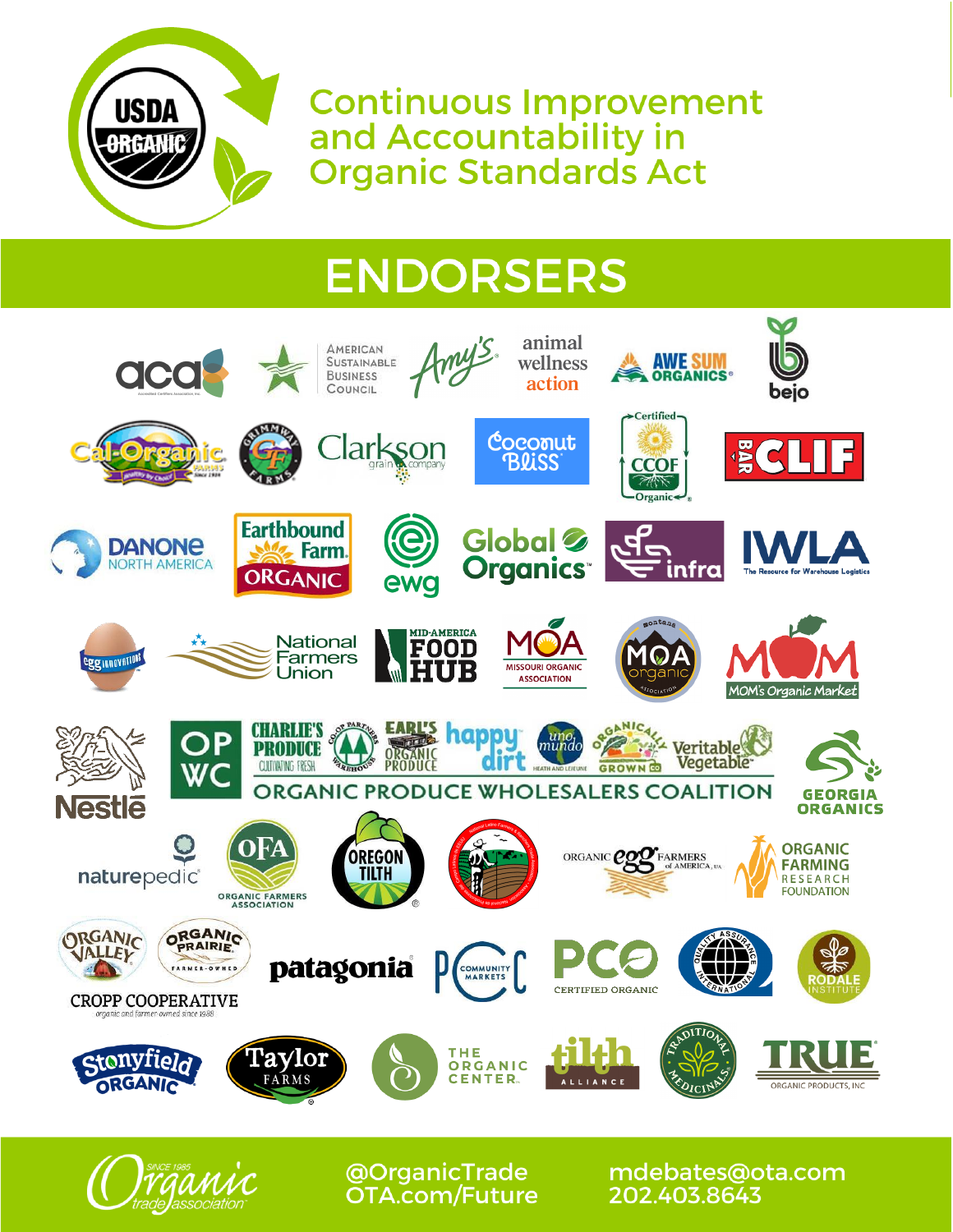

Accredited Certifiers Association American Sustainable Business Council Amy's Kitchen Animal Wellness Action Atlantic Sapphire Awe Sum Organics Bejo Seeds Inc Belcairn Concerns LLC Blue Sky Farms California Certified Organic Farmers Cal-Organic/Grimmway Farms Center for a Humane Economy Clarkson Grain Company, Inc. Clif Bar & Company Coconut Bliss Cyclone Farms Danone North America Earthbound Farms Earth First Fabrics Egg Innovations LLC Environmental Working Group Forager Project Georgia Organics Global Organics GloryBee Good Earth Natural Foods Happsy Organic Mattresses & Bedding Independent Natural Food Retailers Association International Warehouse Logistics Association Kamut International K-n-R Farms Organics

Mid-America Food Hub and Training Center, LLC Missouri Organic Association MOM's Organic Market Montana Organic Association National Farmers Union National Latino Farmers and Ranchers Trade Association Naturepedic Organic Mattresses & Bedding Nestle U.S. One Straw Farm Oregon Tilth Certified Organic (OTCO) Organic Egg Farmers of America Organic Farmers Association Organic Farming Research Foundation Organic Produce Wholesalers Coalition Organic Trade Association Organic Valley/CROPP Cooperative Organically Grown Company Patagonia PCC Community Markets Peckish Pennsylvania Certified Organic (PCO) Quality Assurance International (QAI) Rodale Institute Stonyfield Organic Taylor Farms The Organic Center Tilth Alliance Traditional Medicinals True Organic Products



@OrganicTrade **Future of #Organic**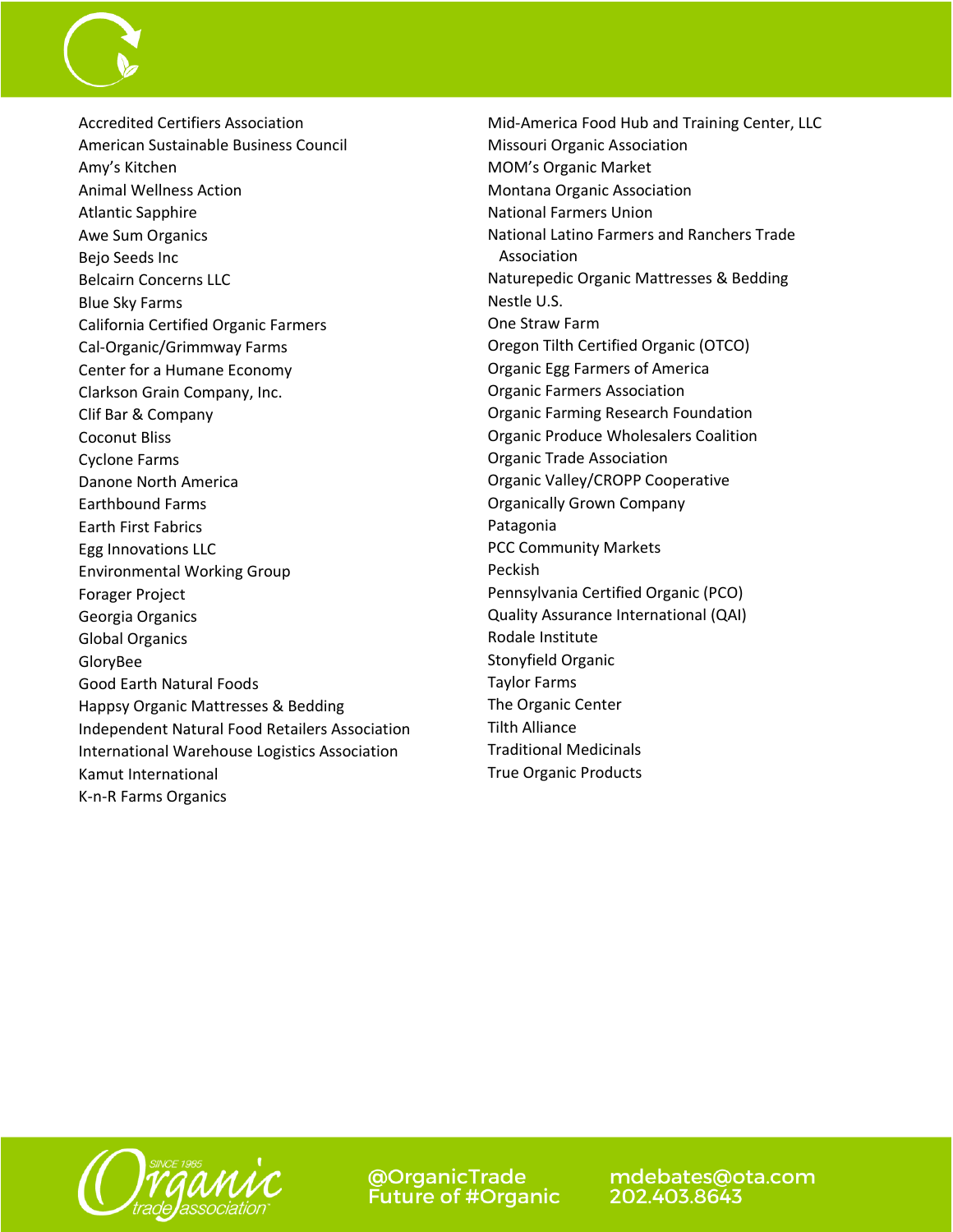#### **National Organic Standards Board Endorsers**

Current Members

Steve Ela, Chair (2017 – 2022) Nate Powell-Palm, Vice Chair (2020 – 2025) Mindee Jeffery, Secretary (2020 – 2025) Amy Bruch (2021 – 2026) Brian Caldwell (2021 – 2026) Carolyn Dimitri (2021 – 2026) Logan Petrey (2021 – 2026) Kyla Smith (2021 – 2026) Gerald D'Amore (2020 – 2025) Kimberly Huseman (2020 -2025) Wood Turner (2020 – 2025) Rick Greenwood (2018 – 2023) Asa Bradman (2017 – 2023) Sue Baird (2017 – 2022)

Former Members A-dae Romero-Briones (2016 – 2021) Dan Seitz (2016 – 2021) Jesse Buie (2016 – 2021) Scott Rice (2016 – 2021) Lisa de Lima (2015 – 2020) Ashley Swaffar (2015 – 2020) Harold Austin (2012 – 2017) Carmela Beck (2012 – 2017) Tracy Favre (2012 – 2017) Jean Richardson (2012 – 2017) Zea Sonnabend (2012 – 2017) Robert (Mac) Stone (2011 – 2016) C. Reuben Walker (2011 – 2016) Joe Dickson (2010 – 2015) John Foster (2010 – 2015) Steve DeMuri (2007 – 2012) Katrina Heinz (2007 – 2012) Tracy Miedema (2007 – 2012) Daniel Giacomini (2006 – 2011) Joe Smillie (2006 – 2011) Julie Weisman (2005 – 2010) Ann Cooper (2002 – 2004) Dennis Holbrook (2002 – 2007) David Carter (2001 – 2006) George Siemon (2001 – 2006) Kim Dietz (2000 – 2005) Mark King (2000 – 2005) Steven Harper (1997 – 2002) Frederick Kirschenmann (1995 – 2000) Kathleen Merrigan (1995 – 1999) Margaret Wittenberg (1995 – 2000) Stephen Pavich (1996 – 2001) Jeff Moyer (1995 – 2011) Robert Anderson (1995 – 2001) Robert Quinn (1992 – 1995) Craig Weakley (1992 – 1996)



@OrganicTrade **Future of #Organic**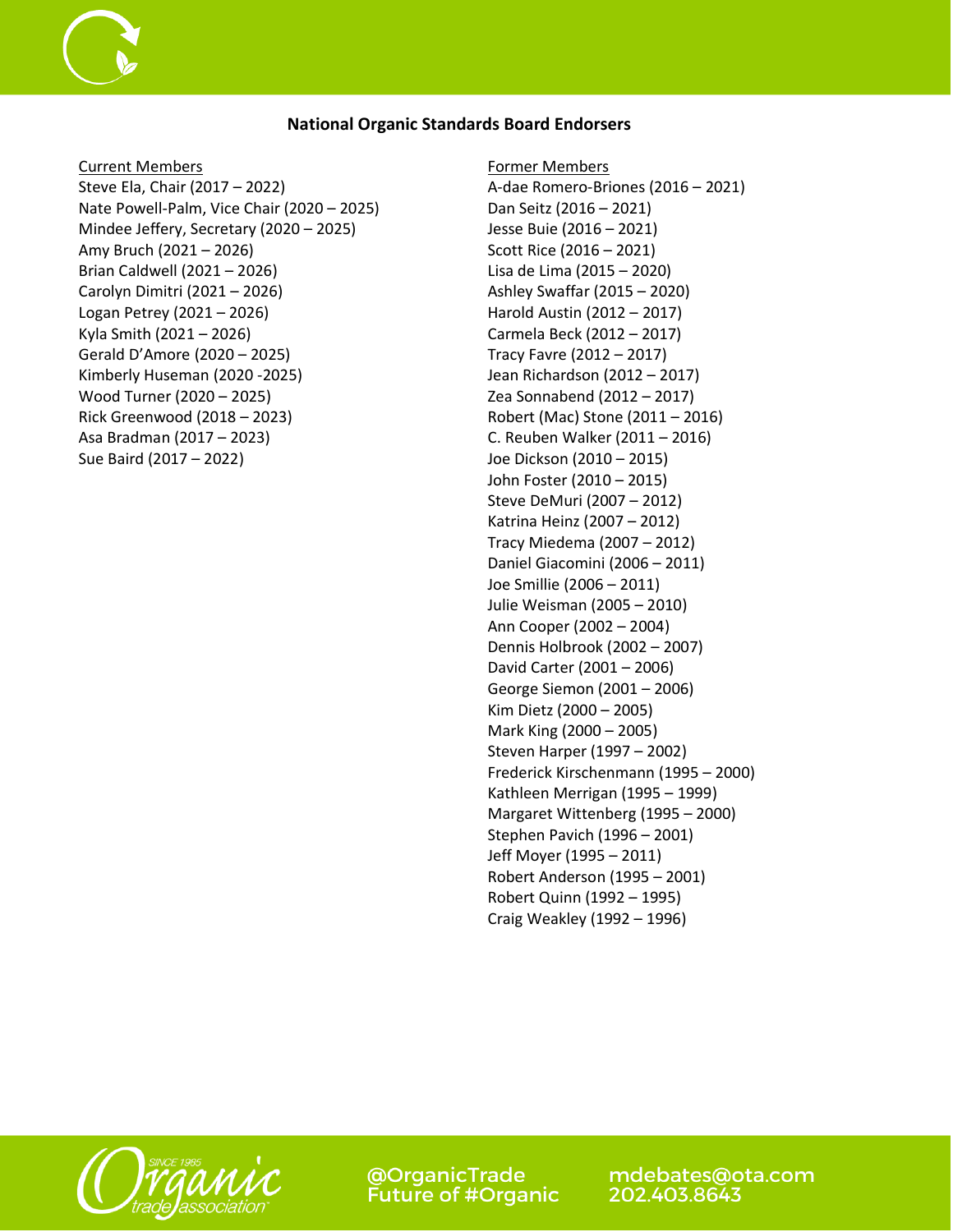

### **[ADD YOUR BUSINESS TO THE GROWING LIST OF ENDORSERS HERE](https://forms.office.com/pages/responsepage.aspx?id=YM1-q1WslU20U0HEyo0fMXYS24wob9FLp-KFm3rxlLVUMkgzREFVWTFHVVE0RFExTTI3N1AwNUpYQS4u&web=1&wdLOR=c84A6C61A-BF78-4800-B673-224FB1ACB76F)**

## **Statements of Support**

"We thank Representatives DeFazio and Davis, and leading members of the House Organic Caucus, for introducing this consequential bill, and for their recognition of the importance of organic and of the need for organic to keep pace with the increasing demands from the environment and consumers on the Organic label," said **Laura Batcha, CEO and Executive Director of the Organic Trade Association**. "This legislation is the result of a broad coalition of farmers, industry, consumers and other organizations working together with Congress to preserve organic's place at the cutting edge of a progressive food and farming system that cares about people and the planet."

"Continuous improvement is a fundamental tenet of organic. As organic farmers, we are always adapting our practices and becoming better stewards. This bill directs the USDA to reform its management of the NOP and respect the work of organic farmers, the advice of the NOSB and the demands of consumers for a dynamic standard that recognizes positive innovation and maintains organic as the "gold standard" of agriculture," said **Doug Crabtree, organic farmer and owner of Vilicus Farms.** 

"Progress is imperative for organic agriculture's continued growth, and the Continuous Improvement & Accountability in Organic Standards Act is needed to maintain the overall integrity of this successful public-private partnership with USDA," said **Domenic Borrelli, President of Premium Dairy and Plant-Based Food & Beverages, Danone North America.** "We look forward to continued work with our farming partners to propel the entire industry forward."

"More than three decades ago, famers, food manufacturers and consumers looked to the federal government as partners in creating a National Organic Program rather than a private certification system. While the partnership has been successful, the backlog of regulatory action poses a threat to consumer confidence and hampers businesses and farms in making operational decisions and investments. Continuous improvement is the foundation for ongoing trust and value in this publicprivate partnership. This bill provides a path forward and can serve the needs and concerns of all stakeholders," said **Matthew Dillion, VP Government Affairs & Social Impact, Clif Bar & Company.**

"As longstanding advocates for organic farming, Rodale Institute fiercely believes that the USDA organic standards need to remain stringent and transparent to uphold the trust of organic consumers," said **Jeff Moyer, Rodale Institute CEO**. "As a former member of the NOSB, I know it's important to continually examine and reinforce the standards to ensure they are in alignment with the principles of regenerative organic farming, and that they are prepared to address emerging threats to our movement."

"A key principle of organic management is continuous improvement. This bill ensures the USDA upholds its obligation to evolve organic standards as knowledge on best practices increases, innovation occurs and the organic sector grows," said **Chris Schreiner, Executive Director, Oregon Tilth.**



**@OrganicTrade Future of #Organic**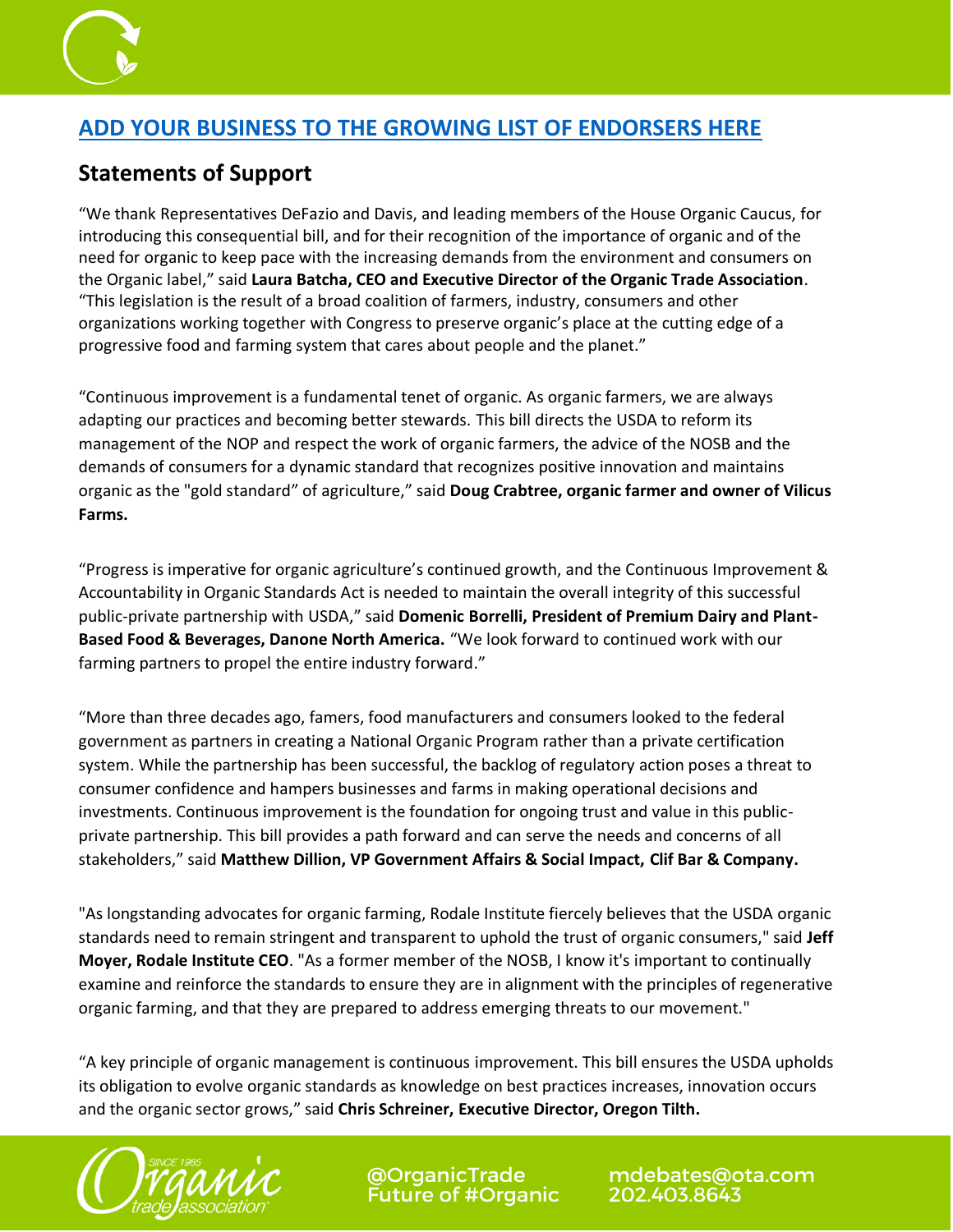

**Kate Mendenhall, Executive Director of the Organic Farmers Association,** stated, "Organic farmers continually rank organic integrity as a top priority and we encourage the USDA to move quickly to create a plan for moving the long backlog of NOSB recommendations to practical rules that protect organic integrity."

"As a leader in the organic movement for over four decades, and the largest independent distributor of organic fruits and vegetables in the Pacific Northwest, Organically Grown Company (OGC) applauds Congressman DeFazio for his leadership in the organic industry. OGC's longstanding involvement in the USDA-NOP rulemaking process is based on our trust in the NOSB to make recommendations that lead to continuous improvement and fair standards. This bill will ensure long term viability of the USDA organic seal, with standards adapted to current production needs and strengthened operating procedures," said **Elizabeth Nardi, CEO, Organically Grown Company.**

"**Organic Produce Wholesalers Coalition** urges the USDA to address the backlog of NOSB recommendations in order to establish and update standards used to regulate the organic trade. We believe that the regulations of the National Organic Program must evolve in response to the growth and expansion of the organic sector and to address emerging issues. We thank Representative DeFazio for bringing a bill to Congress to ensure these issues are addressed."

"Our grocery customers are expecting USDA to close the gap between Consumer expectations of Organic and the implementation of the National Organic Program. This bill will really go a long way to accomplish that," said **Mark Squire, President, Good Earth Natural Foods.**

"Over the last decade the National Organic Program hasn't upgraded high profile standard topics the organic community wants resolved. For example, clarity on how dairy farms source organic cows, Origin of Livestock, has been stuck in the mire since 2015. We need a better process and that's what this bill does," said **Adam Warthesen, Director of Government & Industry Affairs for the organic dairy cooperative Organic Valley.**

"Consumer confidence in the USDA Organic Program requires transparency and integrity. As a leading organic certifier, we need clear standards and guidance to ensure the rules are consistently applied across different certifiers and certified operations," said **Connie Karr, Certification Director, Oregon Tilth Certified Organic (OTCO).**

"I would absolutely be willing to endorse the CIAO bill as a former NOSB member. I am frustrated by USDA's inaction on so many recommendations that represent NOSB consensus decisions on very specific ways to improve the organic standards and build consumer trust in the USDA seal. Having worked directly on many of these recommendations, both as an NOSB member and retail industry member, I fully support the bill's measures to both address the backlog of recommendations and create a more



@OrganicTrade<br>Future of #Organic